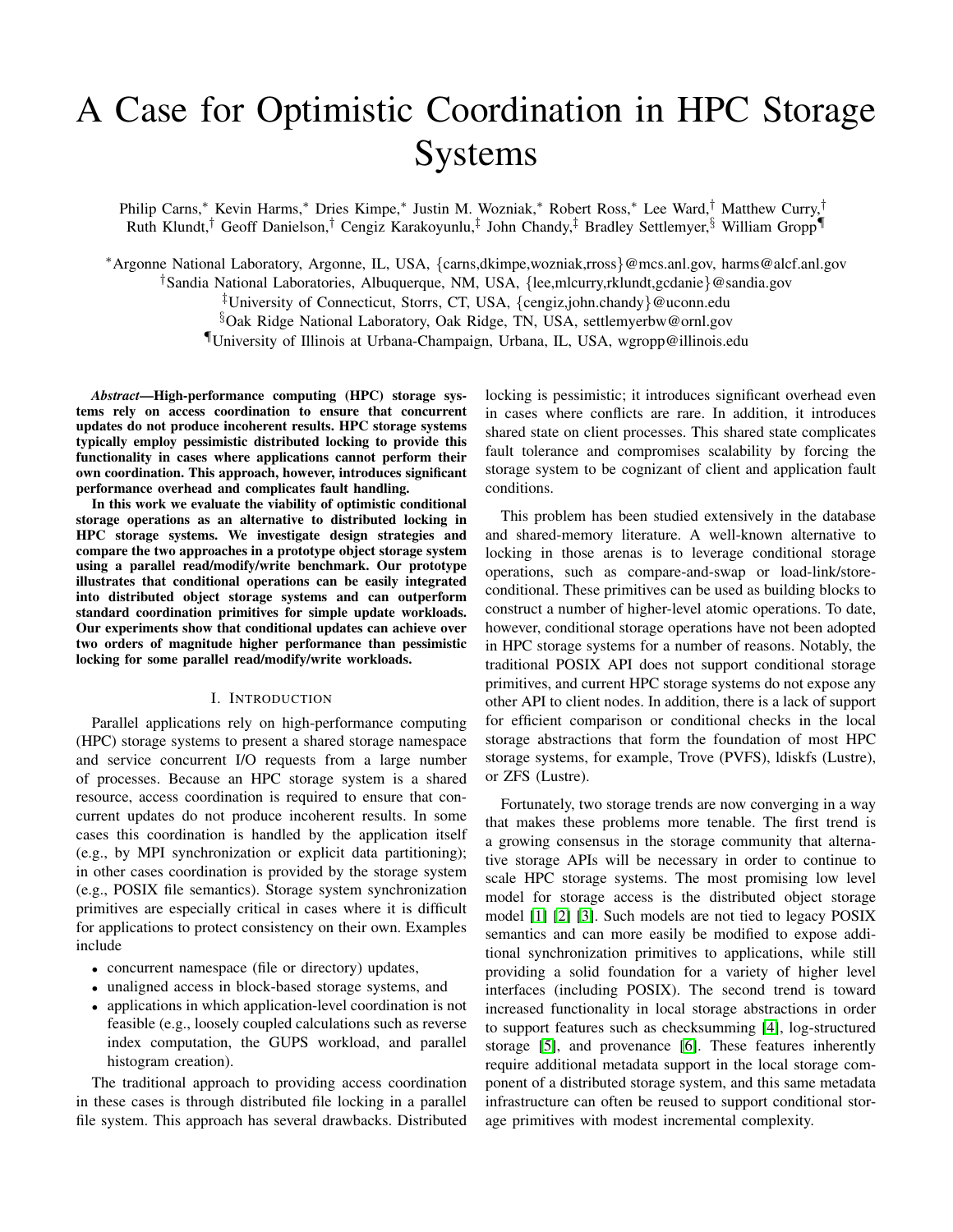In this work we evaluate optimistic store-conditional operators as an alternative to traditional pessimistic locking for coordination in HPC storage systems. The remainder of the paper is organized as follows. Section [II](#page-1-0) identifies related work in optimistic coordination primitives. Section [III](#page-1-1) explores the design space for implementing conditional storage primitives in a distributed object storage system. Section [IV](#page-2-0) presents an empirical study comparing optimistic and pessimistic techniques using a parallel read/modify/write benchmark on a prototype object storage system. Section [V](#page-4-0) presents conclusions from our study and outlines directions for future work.

# II. RELATED WORK

<span id="page-1-0"></span>Optimistic coordination methods have been studied extensively in database systems. Kung and Robinson [\[7\]](#page-5-6) established both the initial terminology and methodology for optimistic updates in distributed databases. They also identified the conditions in which those techniques would be more efficient than traditional locking algorithms. Agrawal et al. [\[8\]](#page-5-7) later developed sophisticated models for comparing optimistic and pessimistic algorithms in database systems.

Optimistic coordination techniques have also been evaluated in object storage systems, though previous work has focused on attribute access rather than bulk data access. Devulapalli et al. [\[9\]](#page-5-8) extended the T10 API to include compare-and-swap (CAS) and fetch-and-add (FA) operations for object attributes. CAS and FA primitives can be used to implement some common data structures in storage systems, such as linked lists, work queues, and delivery counters. Later work [\[10\]](#page-5-9) also demonstrated that directory operations can be supported on object storage devices by using the CAS primitive to guarantee correctness. Lang et al. [\[11\]](#page-5-10) explored the possibility of adding similar atomic operations (FA, enqueue, and dequeue) to storage systems by way of file system extended attributes rather than objects. The RADOS object storage API [\[12\]](#page-5-11) provided as part of the Ceph storage system [\[13\]](#page-5-12) supports arbitrary atomic object methods through a plug-in framework. This mechanism could be used to implement a variety of coordination primitives.

A number of distributed key-value storage systems have identified a similar need for conditional operators. These include conditional put and delete operations in Amazon SimpleDB [\[14\]](#page-5-13); the watch statement in Redis [\[15\]](#page-5-14); the condput operation in Hyperdex [\[16\]](#page-5-15); and the conditional put, update, and delete operations in Amazon DynamoDB [\[17\]](#page-5-16).

Amiri et al. [\[18\]](#page-5-17) evaluated concurrency control protocols for shared block storage devices. They considered three locking techniques as well as timestamp ordering in terms of both scalability and performance under contention.

# III. IMPLEMENTATION STRATEGIES

<span id="page-1-1"></span>One can choose from multiple techniques when implementing a conditional write operation in a storage system. One approach is to implement a compare-and-swap primitive. To use a compare-and-swap primitive, the caller provides the original data along with the new data for a write operation. The server then compares the original data with the current data on disk. If the buffers match, the server atomically "swaps" the data on disk with the new data buffer. The principal advantage of this approach is that it requires no modification to the read() function and no additional metadata infrastructure. The approach has two drawbacks, however. The first is that each update must first read existing data off of disk in order to perform the comparison, thereby limiting performance for large updates. The second is that compare-and-swap primitives are susceptible to the "ABA problem" [\[19\]](#page-5-18). The ABA problem is a scenario in which a compare-and-swap operation succeeds even though different clients have updated the buffer and then changed it back to its original value before the compareand-swap completes. Hence, even though the compare-andswap will produce consistent results, it cannot be used as a mechanism to detect buffer modification.

We therefore elected to use a version-based conditional update strategy. At read time, the storage system produces a version number for the region being read. The client can then write the same region with an incremented version number. The server will reject the write operation if the incremented version number is not strictly higher than what is already on disk.

The granularity of the version number is a critical design consideration for version-based conditional primitives. A version number could apply to an entire object, a block, or an arbitrary extent. Extent-based versioning allows for smaller granularity and greater concurrency. We elected to use extent-based versioning for this reason. Our prototype builds on previous work on the Transactional Object Storage Device (TOSD, formerly known as the VOSD), which provides efficient, byte-granular atomicity and versioning in order to support the construction of lightweight replication protocols [\[20\]](#page-5-19). The TOSD uses log-structured storage for all data. It maintains an index that maps logical offsets to log offsets while simultaneously tracking a unique version number for each extent in the log.

An important practical consideration when relying on bytegranular versioning is how to handle the case where the read step in a read/modify/write operation spans multiple versions. In this case the storage system must either provide a compound version number (by appending multiple version numbers or hashing multiple version numbers) or promote the region to use a single, consistent version number that is greater than or equal to all version numbers contained in that region. We did not implement either approach in our prototype; instead, we allow conditional updates only to byte regions that share a single version number.

Another design consideration when adding conditional operators in an HPC storage system is the question of which level of abstraction should perform the actual conditional comparison to determine if a write will succeed. For example, this comparison could be performed by the storage server or provided natively by the local storage abstraction. The local storage abstraction layer is likely to be the most efficient location for the comparison, and this approach requires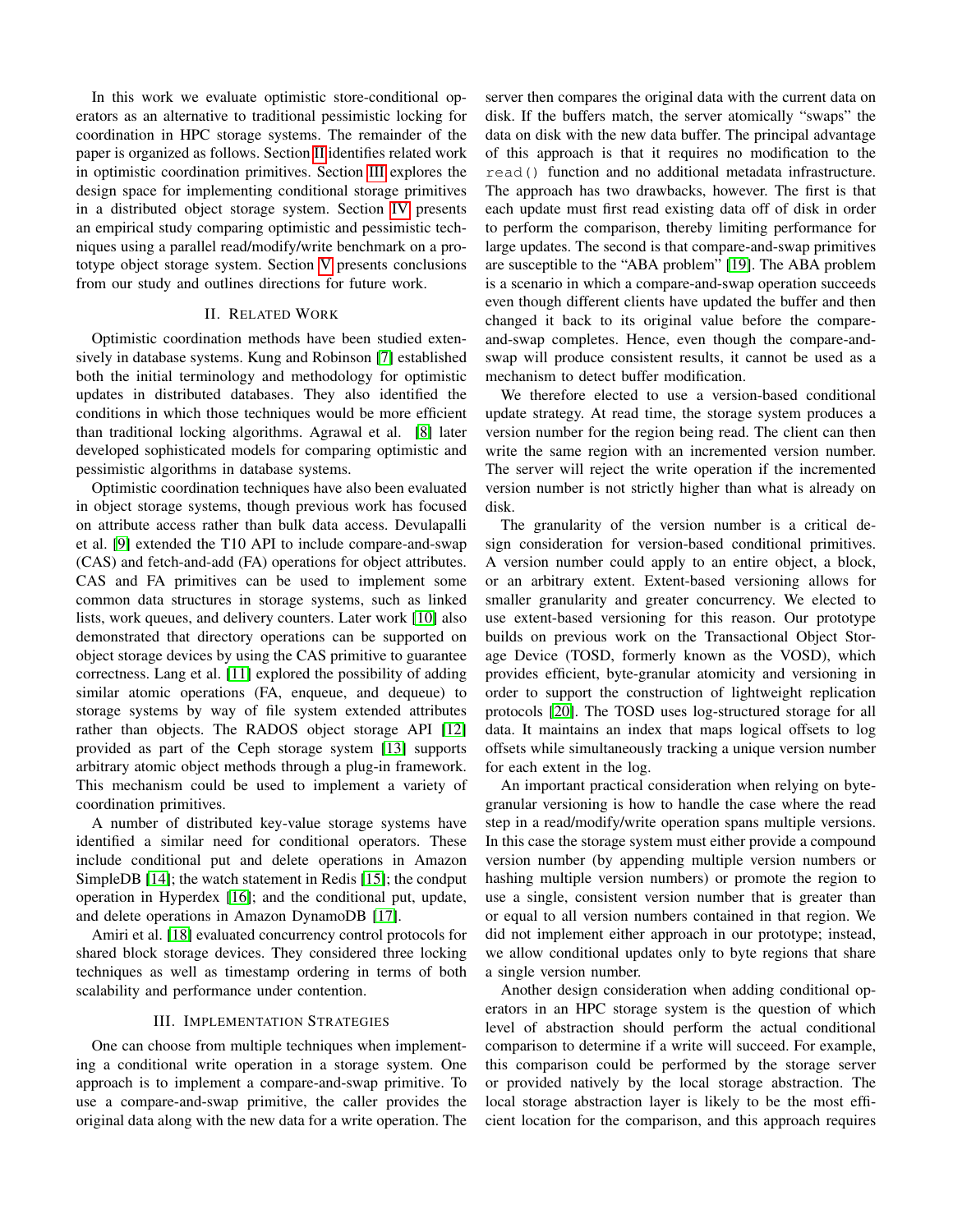

<span id="page-2-1"></span>Fig. 1. Overview of optimistic conditional write path

minimal modification of the server or the storage system protocol. The drawback is that it complicates consistency if data is replicated across servers. In particular, it may produce nondeterministic results if concurrent conditional updates are applied in different orders on different replicas. To avoid this problem, we instead used the approach shown in Figure [1.](#page-2-1) A master server performs the comparison atomically on behalf of all replicas. If the conditional comparison succeeds, then the update is forwarded as a normal write operation to local storage and to replica servers. This approach allows the master server to serialize conflicting conditional operations and prevent nondeterministic ordering across replicas. Note that the master server is assigned on a per object basis. We expect that every server in the storage system will be a master server for some subset of objects.

In this work we demonstrate our conditional write implementation using a prototype distributed object storage system that uses MPI for communication, Aesop [\[21\]](#page-5-20) as the programming model, and the TOSD [\[20\]](#page-5-19) for local storage. Objects are distributed across servers algorithmically; clients can access those objects using conventional create, read, write, and delete primitives. The prototype also supports data "forks" that allow multiple independent byte streams to be associated with the same object. TOSD forks are similar to those offered by the Galley parallel file system [\[22\]](#page-5-21).

# IV. EVALUATION

<span id="page-2-0"></span>The experiments presented here were executed on the Fusion cluster in Argonne's Laboratory Computing Resource Center. Fusion is an IBM iDataPlex dx260 M2 system with a QDR InfiniBand interconnect. Fusion has 320 compute nodes consisting of two Intel Nehalem 2.6 GHz Xeon processors with 36 GB of RAM. Each node contains a local disk drive, but we elected to use a ramdisk on each node for experimental evaluation because of poor performance of the disk subsystem. The prototype software was built with MPICH 1.2.1 and GCC 4.1.2.

#### *A. Benchmark*

We constructed a parallel read/modify/write benchmark for use in evaluating our prototype. The read/modify/write access pattern has applications in a variety of namespace and coordination use cases, but our benchmark focuses on a simple 4 KiB block read/modify/write example. MPI is used to start a benchmark process on each compute node, synchronize timing, and aggregate results. Aesop is used within each client process to generate additional concurrency. Each read/modify/write operation selects a random object and a random fork within that object to read a value in, update it, and write the change back to the same block. Forks are used for convenience as opposed to modifying different offsets in a single fork. The benchmark code provides two mechanisms to ensure coherent updates. The first method uses pessimistic locking with a single lock server and a discrete lock for each object. The second method uses optimistic conditional updates enforced by a version number.

When executed in locking mode, each concurrent operation first acquires a lock for the object, reads a value, modifies the value, writes the value, and releases the lock. The locking method utilizes ZooKeeper [\[23\]](#page-5-22), a distributed coordination service. ZooKeeper runs as a standalone process and has a C client library to link against for applications. ZooKeeper supports high reliability through redundant servers and stores data to disk. It is used by major organizations such as Yahoo!, Rackspace, and Zynga [\[24\]](#page-5-23). ZooKeeper itself does not provide a native lock mechanism, but it does offer a set of primitives that can be used to construct a lock. The Apache ZooKeeper suite publishes a recipe (protocol) for how to perform locks in ZooKeeper [\[25\]](#page-5-24). We implemented this locking recipe in a thread-safe manner with one deviation from the published recipe: we used a "get" operation to set a watcher instead of the "exists" operation. The reason is that using "exists" can leak a resource if a watch is set on a nonexistent node [\[26\]](#page-5-25). ZooKeeper was configured with default settings except for specifying the maxClientCnxns=0 option to prevent it from limiting the number of concurrent connections.

We used a single ZooKeeper lock server in all experiments and assigned a unique lock to each object in the storage system. Note that the performance of the locking infrastructure could be likely be improved through various architectural changes, for example by embedding the lock services in the storage system itself so that the number of lock servers scales automatically with the size of the storage system. This type of lock implementation sensitivity study is beyond the scope of this paper.

The conditional update method was described in Section [III.](#page-1-1) For each read/modify/write update, the client reads a block and retrieves a version number for that block as part of the read operation. It then performs a conditional write of the same block with the version number incremented by one. If the write fails, then the client retries from the read step.

We did not hold the total number of operations in each experiment at a fixed value. Instead, we varied the number of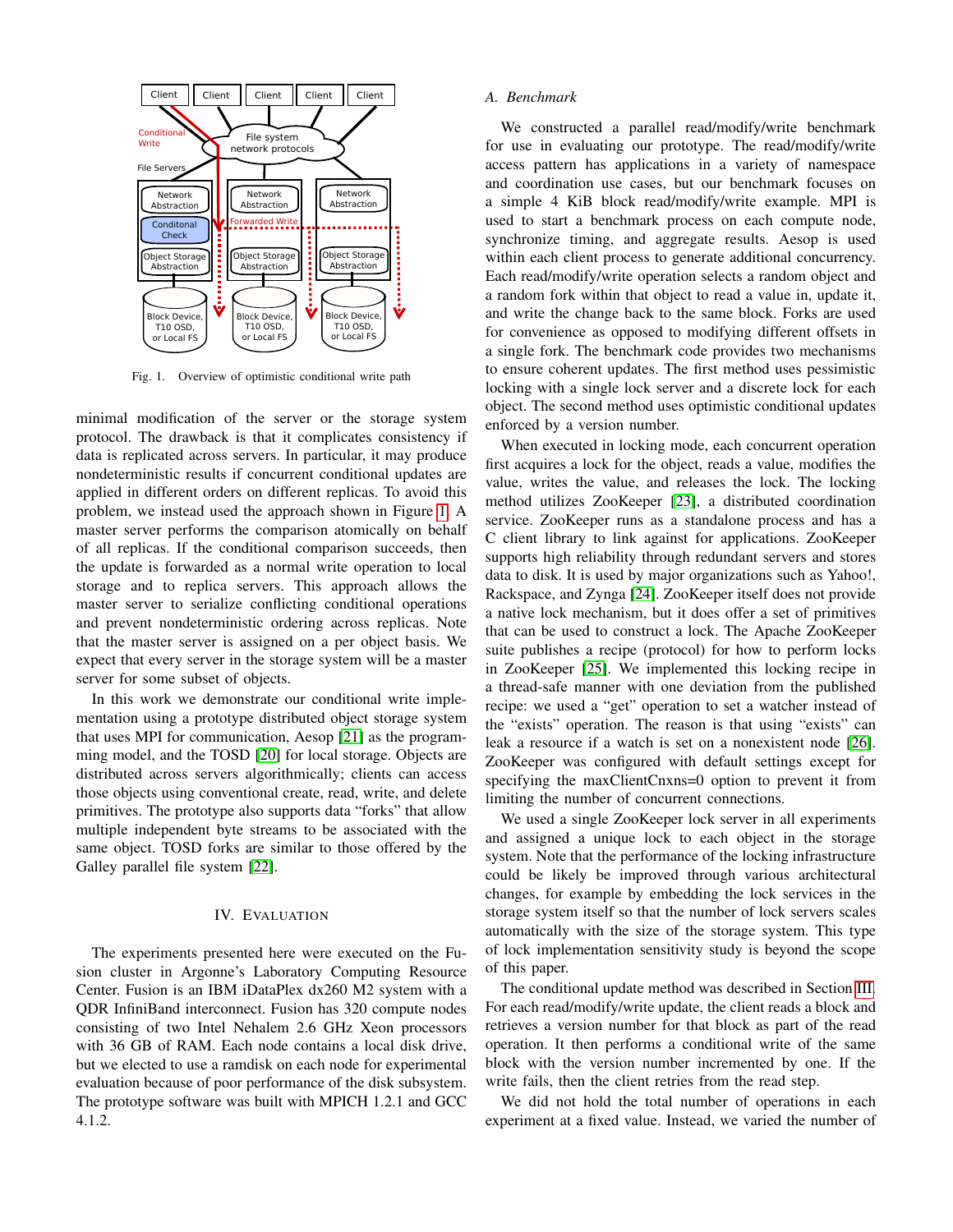<span id="page-3-1"></span>

<span id="page-3-2"></span><span id="page-3-0"></span>Fig. 2. Sixteen concurrent conditional read/modify/write operations with one client node and one server node. Each point represents an experiment; the solid line shows the average of all experiments.

operations performed in order to measure at least 60 seconds of sustained performance in all test cases. Each experiment was repeated five times.

## *B. Results*

We compared the optimistic and pessimistic coordination techniques in terms of both sensitivity to update conflicts and overall scalability.

*1) Sensitivity to conflict rate:* Optimistic coordination primitives are most effective in situations with minimal contention. When contention occurs, all but one write will fail, and the client must retry any failed read/modify/write operations. These additional retries will degrade performance. Figure [2](#page-3-0) illustrates this effect at small scale. In this experiment, we issued 16 concurrent read/modify/write operations from a single client to a single object on a server. Each concurrent operation in the benchmark modified a randomly chosen block, but we controlled the level of contention by varying the range of the random number generator from 1 (every update modifies the same block; 100% contention) to  $2^{64}$  (every update modifies a different block; 0% contention).

Figure [2\(a\)](#page-3-1) shows the performance in terms of aggregate read/modify/write operations per second as the range of target blocks is varied. Figure [2\(b\)](#page-3-2) shows the percentage of conditional write operations that were successful for each data point. If all 16 concurrent operations attempt to read/modify/write the same block, then less than 10% of the updates are successful, and we see a corresponding average aggregate rate of 327



<span id="page-3-3"></span>Fig. 3. Random read/modify/write rate with 32 server nodes and 16 concurrent operations per client (random updates to  $2^{64}$  possible blocks, no contention). Solid line indicates average. Locking performance is annotated for clarity.

ops/s. If all 16 concurrent operations modify different blocks at all times, then 100% of the updates are successful, and we see a corresponding average aggregate rate of 2,869 ops/s. A correlation exists between the percentage of successful write operations and the observed read/modify/write performance.

*2) Scalability:* We next evaluated the scalability of the optimistic conditional write primitives in comparison with traditional pessimistic locking. Figure [3](#page-3-3) shows the ideal scenario, in which the range of blocks being modified is so large that contention never occurs among concurrent updates. In this example we hold the number of servers (and number of objects) constant at 32 and vary the number of client nodes from 1 to 32. Each client node submits 16 concurrent operations so that the aggregate concurrency varies from 16 to 512. The conditional read/modify/write approach attains an average rate of 78,492 ops/s with 512 concurrent operations. The lock-based read/modify/write operation in contrast achieves an average rate of only 539 ops/s. The lock-based approach does not gain any additional performance beyond 256 concurrent operations because the lock server becomes a central bottleneck for all operations. The optimistic approach is limited only by the number of data servers and the distribution of data on those servers.

Figure [4](#page-4-1) repeats the previous experiment but limits the total range of blocks being updated to 512 (16 blocks per server). In this configuration, the number of blocks to be updated is constant, but the probability of contention increases as more concurrent operations are generated. The performance of the lock-based approach is not significantly affected by the level of contention produced by the benchmark. It therefore achieves a maximum average rate of 534 ops/s, which is within 1% of the performance attained by using pessimistic locking with no contention. The conditional results show an interesting trend, however. The performance scales well up through 256 concurrent client operations. At 512 concurrent operations, however, the performance drops significantly despite a modest decrease in the percentage of successful write operations. This indicates that the level of contention has a stronger impact on performance as the overall concurrency is increased. Even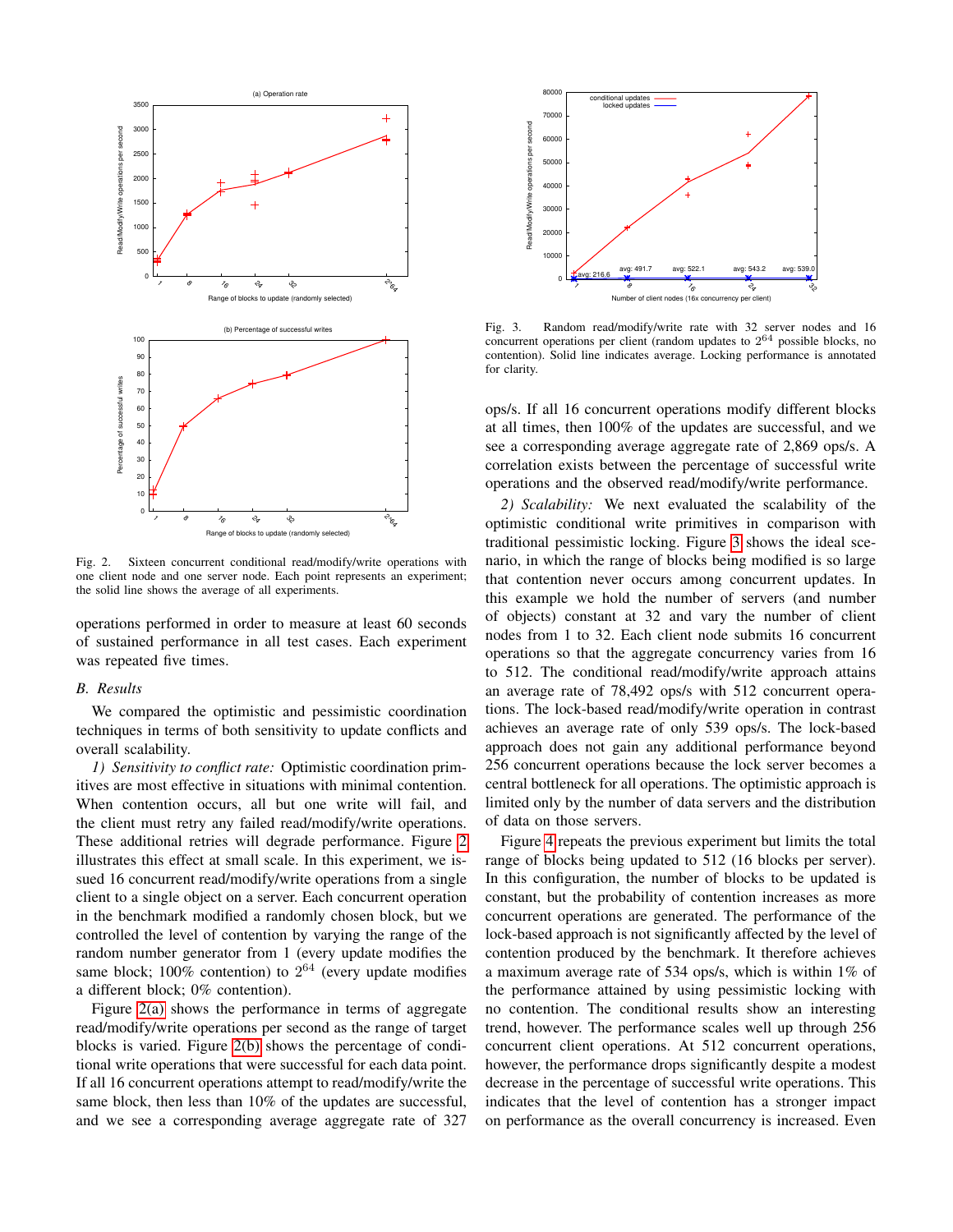

<span id="page-4-1"></span>Fig. 4. Read/modify/write operations with 32 server nodes, 16 concurrent operations per client node, and random updates to 512 different blocks. Solid line indicates average. Locking performance is annotated for clarity.



<span id="page-4-2"></span>Fig. 5. Maximum consecutive conditional write failures per block with 32 servers, 32 clients, and random updates to 512 blocks.

in this case, however, the conditional write approach still outperforms the lock-based approach by a factor of 17.

We instrumented the object storage server to better understand the cause of the observed performance degradation with [5](#page-4-2)12 concurrent operations. Figure 5 shows the maximum number of consecutive failed write attempts for each block for an example benchmark run that corresponds with the largest conditional examples shown earlier in Figure [4.](#page-4-1) This example used 32 servers, 32 clients, and 16 concurrent operations per client to modify 512 randomly selected blocks. We see that most blocks experienced no more than 5 consecutive conditional write failures. The 16 blocks hosted on server 21, however, experienced anywhere from 24 to 38 consecutive conditional failures despite the overall random distribution of updates. We believe that this is caused by a cascading contention effect. Once a server begins to experience

contention, the additional retry traffic may degrade server performance. Contention on other blocks therefore becomes increasingly likely as the server takes longer to process all read/modify/write operations. This indicates that conditional operation primitives may benefit from a back-off algorithm to alleviate server pressure once high contention is observed. A server could control the back-off strategy itself by delaying acknowledgments for failed conditional update requests. This approach would allow the back-off algorithm to take advantage of statistics gathered by servers to make intelligent back-off policy decisions.

#### V. CONCLUSIONS

<span id="page-4-0"></span>In this work we used a prototype system to evaluate the effectiveness of optimistic conditional write primitives as an alternative to traditional, pessimistic distributed locking for coordination in an HPC storage system. The conditional write primitives leveraged a versioning object storage abstraction to provide byte-level granularity for maximum update concurrency. The resulting system scales automatically with the number of servers and objects with no dependency on external services to provide coordination. Our experiments show that conditional update performance scales nearly linearly on a Linux cluster with up to 512 concurrent operations in cases with little contention. We also discovered that conditional update performance may degrade significantly if steps are not taken to throttle the retry rate in high-contention scenarios. Despite this behavior, conditional updates were found to outperform a standard pessimistic locking implementation by a wide margin in all cases. We therefore believe that optimistic coordination primitives are an excellent alternative to pessimistic locking for a wide range of potential HPC storage use cases.

In future work we intend to explore back-off algorithms that automatically account for server processing rate and contention levels in order to prevent server performance degradation in high-contention scenarios. We also hope to explore the use of conditional updates in common file system use cases, such as maintaining a consistent file and directory namespace. We will also evaluate the use of conditional updates in managing the consistency of distributed data structures in scientific data analysis.

## **ACKNOWLEDGMENTS**

This material is based on work supported by, or in part by U.S. Department of Energy's Oak Ridge National Laboratory and included the Extreme Scale Systems Center, located at ORNL and funded by the DoD in part by the "Novel Software Storage Architectures" contract. This work also was supported by U.S. Department of Energy, under contracts DE-AC02- 06CH11357 and DE-FG02-08ER25835.

We gratefully acknowledge the computing resources provided on "Fusion," a 320-node computing cluster operated by the Laboratory Computing Resource Center at Argonne National Laboratory.